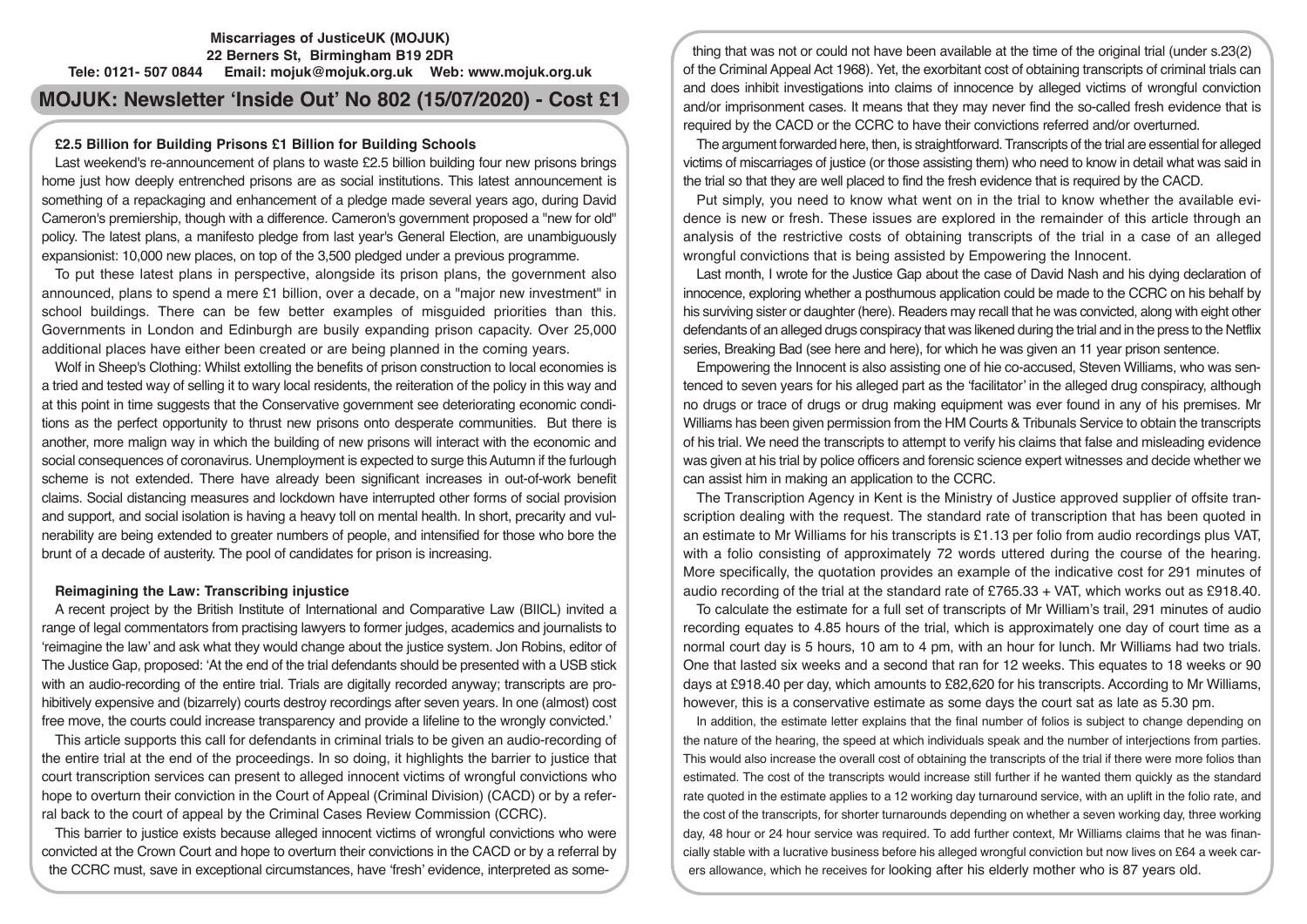Moreover, Mr Williams claims that not only did his business collapse whilst he was in prison, that he now has tens of thousands pounds worth of debts relating to business rates that he failed to pay when he was in prison that he did not have when he was convicted, which he is also fighting to overcome. The bottom line, then, is that Mr Williams cannot afford to pay for the transcripts so we can neither confirm or deny his claims that lies were told in his trial and that the evidence against him is not to be relied upon.

This means that his only hope of overturning his alleged wrongful conviction is by an application to the CCRC setting out his claims with a request that they investigate them. However, with a current rejection rate of 99% of applications (here), and nothing to substantiate his claims of police and expert witness corruption and misconduct, the CCRC is unlikely to use its powers and dwindling resources (here) to determine whether Mr Williams' application meets it's 'real possibility test' (here) and may well simply view it as just another convicted criminal trying it on.

Emily Bolton of the legal charity APPEAL (formerly the Centre for Criminal Appeals) noted in response to a previous article in the Justice Gap: '[I]n the US you have access to the full transcript of the trial and in many states, all the police file and all the prosecution file, once a conviction becomes final when the direct appeal is denied…[in] Mississippi, a prisoner gets a record of everything that was said in his or her trial.' One might be forgiven for thinking that the notion that the British criminal justice system is the best in the world is a myth. The more one delves, the more barriers to justice one discovers.

# **UK Intelligence Torture Case to be Held in Secret After Challenge Fails**

Dan Sabbagh, Guardian: Judges throw out demand by two MPs and human rights charity for public hearing. A judicial review aimed at overturning a decision to ditch a judge-led inquiry into the involvement of British intelligence in torture and rendition will be heard in secret after a challenge involving two MPs failed. The Conservative David Davis and Labour's Dan Jarvis had joined with human rights charity Reprieve to demand the case be heard in public after it emerged that a further 15 potential cases of post 9/11 human rights abuses may exist.

Presiding judges Dame Victoria Sharp and Mrs Justice Farbey ruled on Tuesday that neither the charity nor the MPs had a right to have the full case heard in public because they were not themselves victims of torture or rendition. "In these circumstances, it is difficult to envisage how the present judicial review proceedings – which concern the investigative duty – have anything to do with the claimants' civil rights," the judges concluded.

Reprieve said it had wanted to see a "bare minimum" of information to properly understand the UK government's defence and said in a statement it would consider an appeal. "History shows that in the absence of public testing and scrutiny of the evidence, justice is not done," Maya Foa, the director of Reprieve, said. If the decision is not appealed against, a full hearing will be heard in secret with Davis, Jarvis and Reprieve represented by two special advocates, who will not ordinarily be allowed to communicate with the claimants.

An earlier hearing heard that 15 potential cases of torture or rendition involving British intelligence at the height of the "war on terror" were examined last year in a previously secret Whitehall review. MI6 had told the court that "none of these 15 cases presents an extant and unmet investigative obligation" – a form of words that did not rule out that torture or rendition involving British intelligence had in fact taken place. Priti Patel, the home secretary, added in a witness statement that extra material could not be disclosed to Davis, Jarvis or Reprieve or heard in public because the interests of national security would be damaged as a result.

The MPs and the charity want the government to reverse a decision made by Theresa May in the dying days of her premiership to abandon a promise made by the former prime minister David Cameron to hold a judge-led inquiry into British involvement in torture and rendition in the years following 9/11. The most notorious case is that of Abdel Hakim Belhaj, a Libyan dissident who was abducted by the CIA in 2004 from Thailand and sent back with his wife, with the help of information supplied by MI6. Once back in Libya he was tortured and sentenced to death, although he survived and ultimately received an apology from May. A public inquiry under Sir Peter Gibson was halted by the government while the Belhaj case was concluded in the courts. An ensuing inquiry by the intelligence and security committee was abandoned after being prevented from taking evidence from witnesses in the intelligence agencies.

## **Benjamin Bestgen: 21st Century Lie Detection – Part One**

Last month, I sketched out some definition problems we encounter when considering what a lie is. I also noted that humans are bad lie detectors. Research tells us that even supposed experts on lying – police, lawyers, psychologists, HR personnel – are not great at classifying truth and lies correctly, with an accuracy only slightly above 50 per cent. Based on feedback received, lie detection seemed to spark some interest, so I dug deeper into the subject – naturally not with the aim of making anyone a better liar. Most of us need help with spotting lies better, not telling them. How can we do that? The gold standard for lie detection is to tell accurately when a specific individual lies about or in response to a specific question or scenario. A mere guess – educated or not – that someone may be lying is not good enough.

Can technology help? Humans have pondered lie detection techniques for centuries. Some believed liars would be unable to recite certain prayers or touch holy objects. Others considered that liars are anxious and cannot produce much spit, so a suspect was forced to stuff their mouth with dry rice and spit it out again (tricky even if your mouth isn't dry, I've tried). Nowadays, an entire industry wants to help spotting liars more reliably. In the US, polygraph ("lie-detector") tests are conducted not only by law enforcement but can form part of job interviews for the police or paramedics, being an estimated US\$2bn/pa business.

Polygraphs have been debunked repeatedly as completely ineffective, are hardly used outside the US and are generally inadmissible in court. But they exemplify the common belief that liars display physical signs ("tells") that truth-tellers don't and a polygraph helps detecting some of those. Blood pressure, perspiration, breathing, eye contact, pupil size, pulse, a dry mouth, various facial micro-expressions are all physical signs allegedly involved in lying. But they can also indicate stress, illness, medication, fatigue, excitement, concentration, surprise etc. A truthteller might be stressed trying to recall an event accurately or nervous because of an intimidating interrogation while a liar could be well at ease. Polygraph methodology and results are so ropey and open to interpretation as to be useless for telling truths from lies.

More recently, fMRI (functional magnetic resonance imaging) analysis explores if lies could be detected by analysing brain regions associated with the cognitive processes involved in lying. Problems of methodology aside, the brain areas most closely associated with lies and deception are also involved in planning, working memory, attention and inhibition control. fMRI also does not measure "brain activity" itself. It follows the flow of oxygenated blood: more oxygenated blood in a specific area indicates more neural activity. But blood flow and oxygenation levels are also influenced by age, medication, fitness or vascular capacity. The influence of anxiety, tiredness, stress or fear on fMRI results are also poorly understood to date. In their current state, experts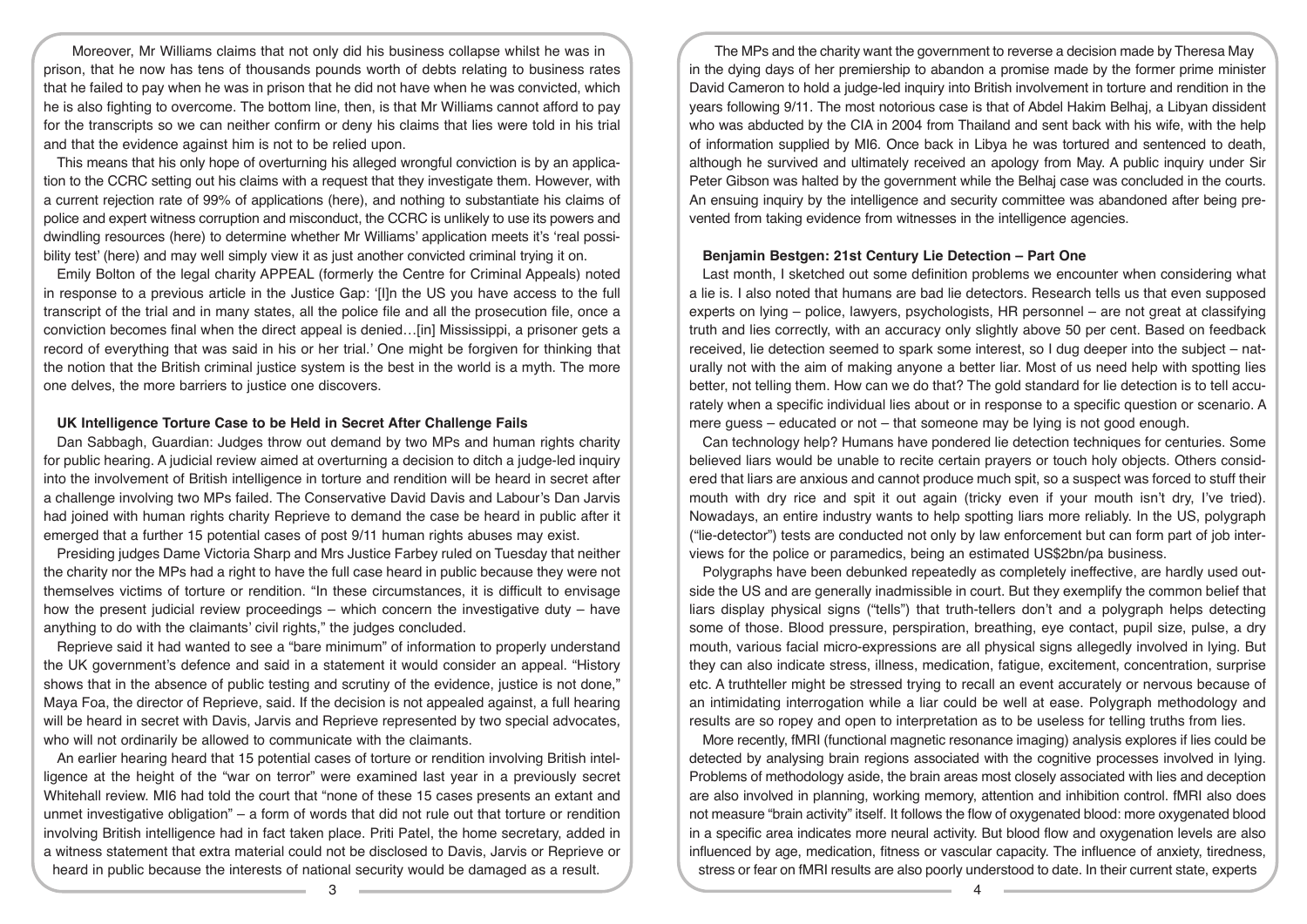note that fMRI lie detection attempts are unsuitable for use: it is highly debatable how fMRI results should be interpreted, what neural activity really indicates, how reliable the tests are or whether lie detection tests done in laboratory conditions even work in real-world settings.

How about truth serums? In law enforcement or intelligence services, learning the truth can be a matter of justice, security or life and death. Intelligence agencies combine well-structured interview techniques with breaking down a person's ability to concentrate or refuse cooperation. In narcoanalysis, suspects might be given sodium thiopental or amobarbital which induces disorientation, drowsiness and makes the subject talkative.

Another technique involves depriving a suspect of food and sleep for several days, followed by a hearty meal and a large glass of wine. The exhausted body is overwhelmed by the food and alcohol, blood flow goes towards the stomach and a skilled interviewer may find it easier to elicit unguarded responses. The ethics and legality of such techniques aside, they are not that reliable either. Narcoanalysis or alcohol tend to make subjects more talkative generally, eliciting both true and false information but do not reliably help to divide truth from falsehood. Similar points apply to all kinds of torture, which may well make a person talk but does not guarantee truthful statements. But not all is lost – in part two of this article, I will present some psychological research that appears more promising and does not require technology, drugs or "softening up" a suspected liar through torture and inhumane treatment.

#### **Challenge Concerning Lack of Safeguards for Immigration Detainees in Prison**

The Court of Appeal has granted our clients permission to appeal in the case of MR (Pakistan) and AO (Nigeria) v SSJ and SSHD [2019] EWHC 3567 (Admin). Immigration detainees held within immigration removal centres (IRCs) have access to important safeguards to limit the detention of vulnerable individuals. This includes Rule 34 (which mandates all individuals entering the detention estate to have a full medical examination within 24 hours) and Rule 35 (which requires doctors to report to the SSHD cases where an individual claims to be a victim of torture, have suicidal ideations or whose health is likely to be affected by detention, so that their suitability for detention can be reviewed accordingly). There are no such equivalent safeguards for those detained under immigration powers in prison. In a judgment handed down on 20 December 2019, Mr Justice Supperstone dismissed the Claimants' claim for judicial review, largely on the basis that medical issues and vulnerabilities for those detained under immigration powers in prison are usually already known to the SSHD, due to the time that the individual is likely to have spent in prison serving their custodial offences.

In considering the Claimants' appeal, the Court of Appeal has granted permission on the following grounds: a. The fact that detainees' medical information is already held by the prison estate is no answer to the critical question as to whether a detainee is a (potential) victim of torture because the Prison Rules do not prompt the question. There is nothing in the Prison Rules that compels the provision of any medical information held by the Prison Service to decision makers considering continued detention. b. Where such critical information has not reached the decision maker, it cannot be fair, and offends public law duties (Secretary of State for Education and Science v Tameside MBC [1977] AC 1014). c. The Judge had erred in his approach to the test laid down in R (Detention Action) v First Tier Tribunal (Immigration and Asylum Chamber) and others [2015] 1 WLR 5341 (endorsed by the Court of Appeal in R (Howard League for Penal Reform) v Lord Chancellor [2017] 4 WLR 92) [98 – 99], holding that the Claimants "had not provided evidence about the "full run of cases [that go through the

system]". The Claimants had adduced witness evidence that plainly met the test required in Detention Action and Howard League. d. The Judge failed to apply the test required by Howard League [52] to be met by the Defendants, as conceded by the Lord Chancellor in that case: "in a systemic unfairness case it was incumbent on her to supply evidence of the system". e. The Judge's disposal of the general discrimination claim pursuant to Article 14 ECHR and Equality Act 2010 duties [104] failed to engage or engage fully with the five questions set out in R (S) v Chief Constable of South Yorkshire [2004] 1 WLR 2196 at [42]. In particular, there was no evidence adduced by the Defendant as to justification and/or the Judge failed to explain how the Defendant met that test in reaching his conclusion.

Claimants represented by Toufique Hossain, Sulaiha Ali, Philip Armitage at Duncan Lewis and counsel Hugh Southey QC Matrix Chambers and Raza Halim Garden Court Chambers.

# **Quality of Legal Advice For Suspects "Faltering Under Lockdown"**

Neil Rose, Legal Futures: The quality of legal help for suspects in police custody has "suffered significantly" due to Covid-19 amid concerns over confidentiality and restrictions on lawyers talking to clients, a new report has found. International criminal justice watchdog Fair Trials said its findings "paint a deeply worrying picture of the criminal justice system in England & Wales under lockdown" and that human rights violations could be the result. In trying to keep the justice system functioning during the pandemic, it said, "the rights of defendants have, in practice, been largely overlooked, and it is questionable whether initiatives to safeguard suspects' and defendants' rights and their safety have worked effectively so far". In Justice under lockdown, Fair Trials surveyed a range of people on "the frontline" of the criminal justice system, although a majority of the 89 responses came from defence lawyers.

Some 71% of respondents, and over 80% of defence lawyers, said Covid-19 had a 'significant' or 'moderate' negative impact on suspects' ability to access prompt in-person legal assistance, with 59% saying the same about access to legal assistance during police interviews. Lawyers said having to give advice remotely was "a poor substitute" for being there. "It was challenging to build trust and rapport with their clients without meeting them in person, and that generally, it was more difficult to provide advice to and take instructions from their clients. "It was also pointed out by some respondents that they were able to spend less time speaking to their clients because they could not see them in person. Concerns were also raised that remote legal assistance had a particularly negative impact for vulnerable suspects, who require support for their welfare and effective participation during criminal proceedings."

Some lawyers also questioned the extent to which confidentiality was being respected during lockdown, as it was harder to ascertain whether conversations were being overheard. "One respondent complained that, on at least two occasions, police officers had tried to facilitate telephone consultations in an open custody suite. Fair Trials found no consistent approach amongst the police to ensure legal and other forms of assistance during police interviews. "This has, on occasions, resulted in police interviews taking place in the absence of a lawyer or other essential sources of support, or suspects being detained unnecessarily." Where advice was provided remotely, there was evidence that videoconferencing equipment failures meant that defence representation attendance by telephone was becoming the default. "Several lawyers were also concerned that despite the insufficient measures in place to prevent the spread of Covid-19 in police stations, they were still being expected, or even pressurised to turn up to attend interviews in person."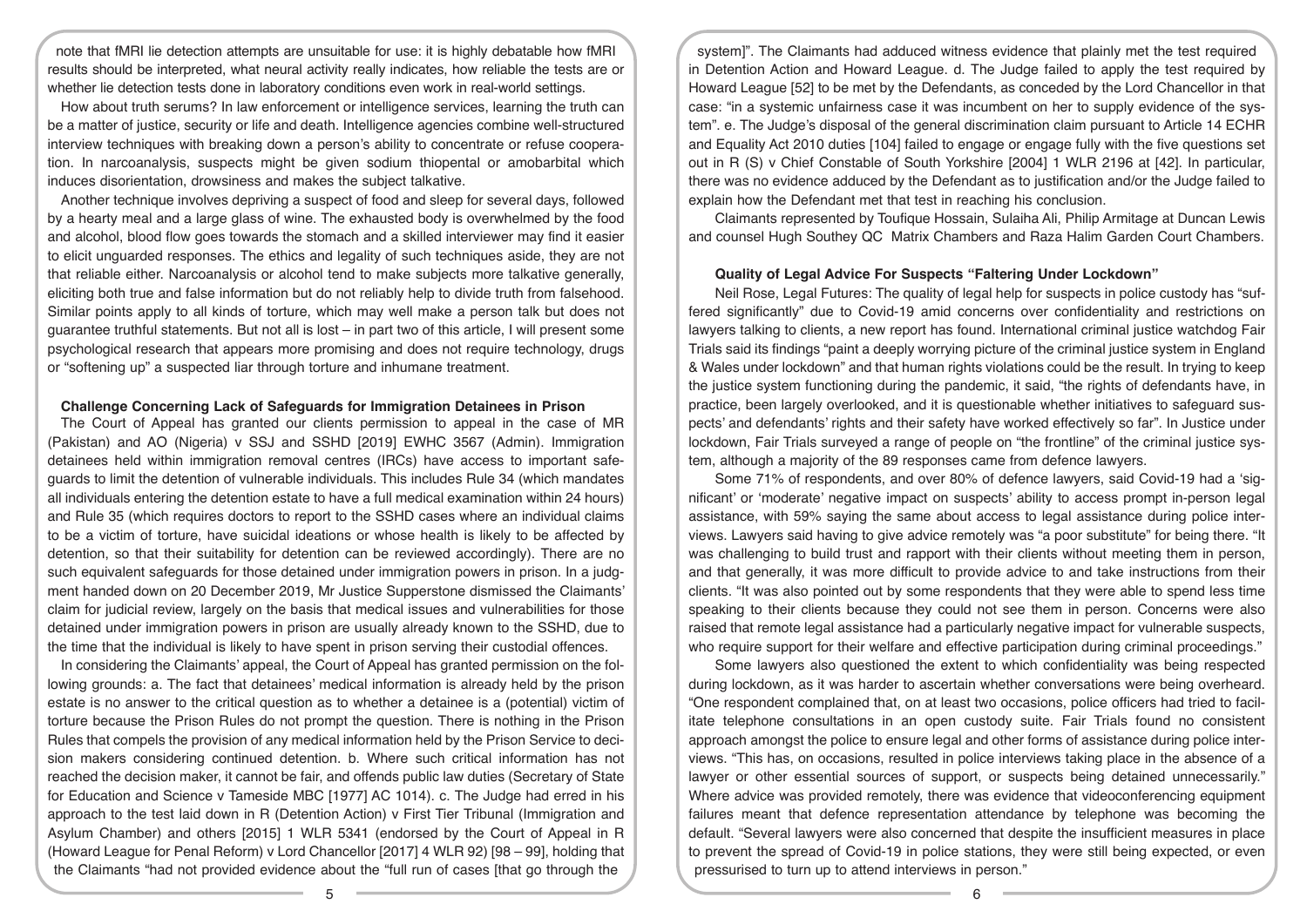Fair Trials said that, although some solicitors and barristers believed that the increased use virtual hearings was a positive development, particularly for efficiency reasons, the survey results showed that the majority have "significant concerns about their impact on defendants' rights". It continued: "We are concerned that the government could promote remote hearings as a way to address the backlog of criminal cases built up during the lockdown (and over the years prior to the pandemic) without adequately addressing these concerns." Survey responses clearly showed that client-lawyer communications have been badly affected before, during, and after court hearings. This was in part down to the technology, but "some courts are not appropriately set up to facilitate effective, confidential conversations between defendants and their lawyers".

The survey found courtrooms having to be vacated so that lawyers could speak to their clients in private, but when they were, "minimal time was allowed for those conversations". It added: "We were also concerned to learn that in some cases, judges were explicitly preventing post-hearing client-lawyer consultations from taking place via video-link or telephone, leaving defendants in custody stranded, with severely restricted access to legal advice." Fair Trials said: "It is clear that many of the challenges identified in this survey are not confined to the several months in which the lockdown has been in place. "So long as Covid-19 continues to be a generalised risk to the public, precautions (such as social distancing and the use of PPE) will need to be taken at courts and police stations for the foreseeable future, continuing to create obstacles for the exercise of defence rights. "Already, we are beginning to see that COVID-19 is creating a long-term legacy of delays and backlogs to the criminal justice system, which in the absence urgent action from the government to enhance capacity, could create extraordinary challenges and serious human rights violations."

## **Prisoners (Disclosure of Information About Victims) Bill**

*Even if the Bill is not, in law, creating a new criminal offence of non-disclosure, the effect of deliberate non-disclosure is inexorably going to lead to the conclusion that the prisoner poses a risk and, as a result, requires to be kept in prison.*

First, the Parole Board must consider the prisoner's state of mind and whether for some reason, such as the presence of mental disorder, they cannot form the requisite intention to withhold the information. Secondly, the board must be satisfied that the prisoner has the mental capacity, within the meaning in the Mental Capacity Act 2005, to decide whether to disclose. In moving these amendments, I put on record yet again my support for the principle of this Bill and my admiration for Marie McCourt. I acknowledge the Bill's importance to grieving families in achieving closure in the most terrible circumstances.

In Committee, the Minister expressed two objections to my amendments. I am very grateful to him for taking time to discuss them in advance of today. His first objection was that my amendments would prevent the Parole Board taking into account any previous occasions on which the offender had had the opportunity to co-operate with the authorities and reveal a victim's whereabouts, but had refused to do so. He argued that if this offender later became unable to make a disclosure for reasons of deteriorating mental health, for example, my amendment would leave the board unable to consider any prior refusal to co-operate in assessing the risk the prisoner posed to the public in the event of release on licence. The amendments tabled today meet this objection by including the potential for historical consideration.

His second concern is more fundamental and goes to the heart of what I see as the underlying problem with the Bill. Throughout its progress, he has repeated the Government's

view that the board's discretion to consider all possible reasons for non-disclosure must be unfettered. He contends that my amendments give undue prominence to one factor among the many the board will take into account when making a public protection decision.

But this in effect exactly what the Bill does. It turns consideration of non-disclosure—already a standard practice in parole panels—into a statutory duty. But it fails to create a parallel statutory duty of what must be a fundamental responsibility of the board in coming to its view: to consider whether the prisoner is able, for reasons of mental capacity or disorder, to disclose that information. The Bill therefore comes dangerously close to collapsing together the question of whether there is missing information with that of whether the prisoner should be held responsible for it.

Even if the Bill is not, in law, creating a new criminal offence of non-disclosure, the effect of deliberate non-disclosure is inexorably going to lead to the conclusion that the prisoner poses a risk and, as a result, requires to be kept in prison. Therefore, the Bill is in effect creating a statutory hurdle to release in those cases where deliberate non-disclosure is established. Given this, it should be explicit that that statutory hurdle can exist only where the prisoner can be held responsible for their own actions—that is to say that they are not suffering from a mental disorder or otherwise from impairment of mind or brain that should be seen as alleviating that responsibility.

The noble and learned Lord the Minister has been consistent in arguing that the Parole Board must be allowed to take into account a wide range of factors in making its decisions. But in relation to the Bill, which is so tightly focused on non-disclosure, there are really only three possible scenarios a board would face. The first concerns those cases where disclosure is not possible because the prisoner, for whatever reason, was not party to the disposal of remains and so genuinely does not know where the body is. Of course, there will also be cases where prisoners continue to protest their innocence. This is a problem for the board, but it is not what the Bill is about.

The second scenario concerns the non-disclosure cases where the verdict is not disputed and the facts of the case leave no room for it to be argued that the prisoner does not know where the victim's body is located. In both those scenarios it is simple. There is either an inability to disclose or there is deliberate non-disclosure, which is culpable. The prisoner who persists in this wilful refusal, amplifying again the distress already visited on the family of the victim, must take the consequences, and in its efforts to address this particular issue, the Bill has my full support.

But it is the third scenario that my amendments address—a scenario on which the Bill is silent. It is the scenario in which the prisoner, for reasons of mental disorder, cannot form the requisite intention to withhold information, or lacks the mental capacity to take the decision to do so. By failing to mention any possibility of the contrary, the Bill assumes that the prisoner has the ability to disclose, thus making any non-disclosure culpable. Prolonged detention for non-disclosure in such cases would be unfair, unjust and a potential infringement of human rights.

By elevating non-disclosure to statutory status, the Bill already departs from the Government's stated policy of leaving to the Parole Board decisions as to what weight, if any, it gives to the many factors it must consider. The Government have accepted, at the Dispatch Box here and in the other place, that the board should take state of mind and mental capacity into account. But the Bill provides the board with no guidance as to how its statutory duty is to be performed with regard to this. By extension, it fails to guide victims' families as to what they should expect of the Parole Board in cases of this kind. My amendments would address this discrepancy by elevating in parallel the related imperative to take the ability to disclose into account.

If the Minister is not willing and able to accept these amendments, as I fear he is not, and this guidance is to be dealt with outside the statute, can he at least provide clarity as to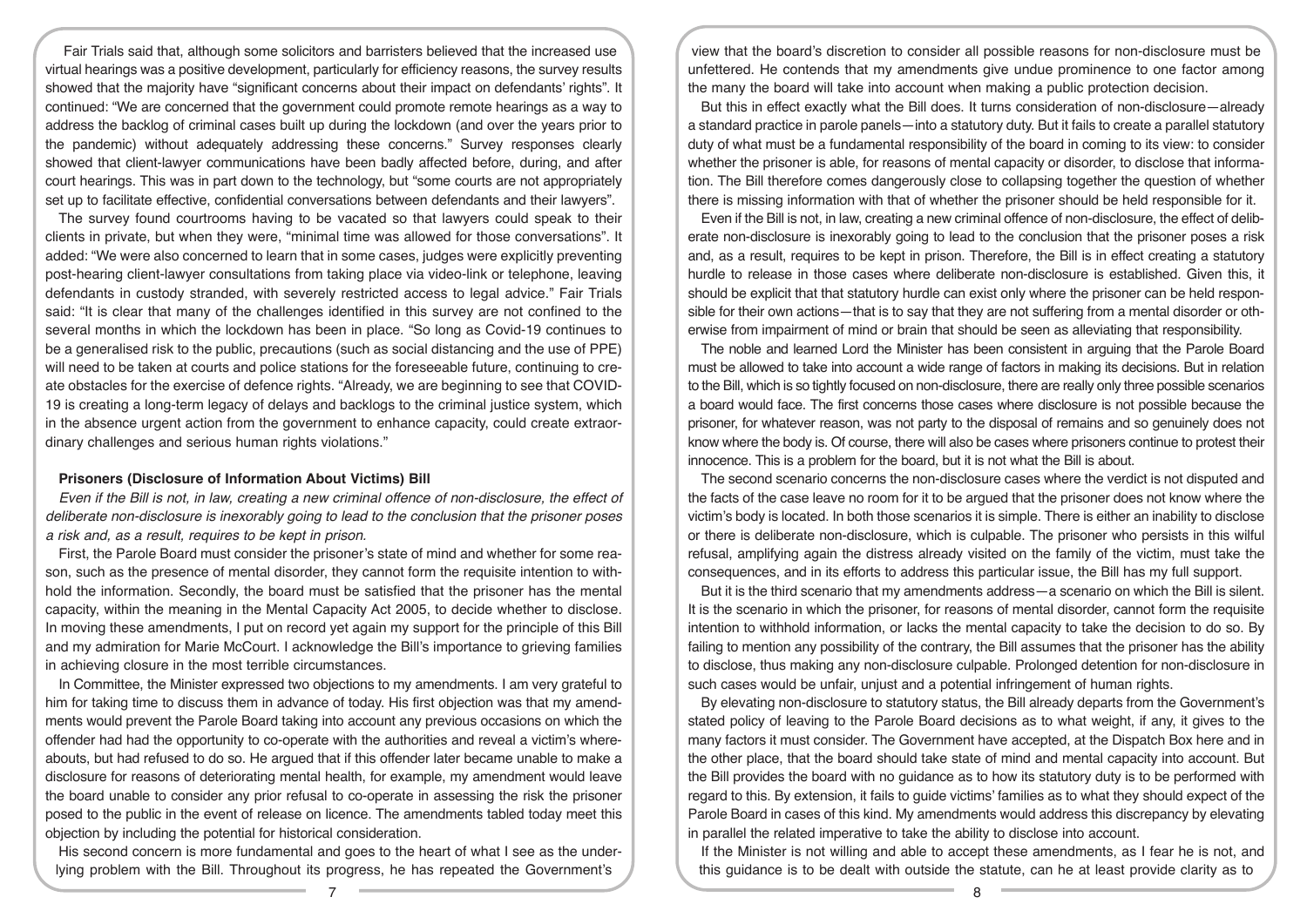what this guidance to the Parole Board is to be, where it is to be found and how its use will be monitored? I would be grateful if he could confirm definitively what training members of the Parole Board receive to support them specifically in making determinations under the Mental Capacity Act 2005. If the board's responsibility to take mental disorder and mental capacity into account is not to be a statutory duty, it will be vital that its members are fully conversant with the Act and its use within the criminal justice system. I beg to move.

# **Capacity to Consent to Chemotherapy?**

Rosalind English, UK Human Rights Blog: This case is a timely illustration of the unenviable task faced by judges, doctors and mental health professionals during Lockdown. This judgment was delivered following a remote hearing conducted on a video conferencing platform of an urgent application brought by the University Hospital Coventry and Warwickshire NHS Trust. In this final hearing, held remotely, the Trust have asked the Court of Protection to consider questions of capacity and best interests relating to a young woman named in this judgment as "K."

K, the patient, was 36 years old and lived in secure accommodation. She had never been formally assessed but had been to a special needs school and was recognised as having learning difficulties. In late May she was diagnosed with cervical cancer. In this application, the Trust sought an order declaring that K lacked the capacity to consent to the medical treatment for her cancer and further, that it was in her best interests to undergo a combination of radiotherapy and chemotherapy with the aim of trying to cure her or at least to provide her palliative and symptomatic relief.

The judge noted consensus amongst the treating clinicians both in respect of K's capacity to understand the treatment and that receiving the treatment would in K's best interest. K's mother agreed. But the application had been properly brought before the court. Firstly, because the proposed treatment was highly intrusive, secondly it involved the premature onset of menopause, but most importantly because the treatment plan was so onerous that there was distinct possibility that K might withdraw her co-operation from it as it became more challenging.

As Hayden J observed, K was a young woman who had an understanding that she had a condition which was serious or bad, but he did not believe that she understood that she might die from it: although K has heard the word, "cancer," it had not sunk in that this is a life – threatening condition. The judge accepted the expert evidence to the effect that "K can understand words and concepts to a degree but cannot retain them to evaluate them so as to be able to use or weigh them. In these circumstances she lacks the capacity to consent to medical treatment."

It was with "very little hesitation" that the court concluded that K did not have the capacity to evaluate the necessary decision in relation to her medical treatment. Hayden J granted the hospital's application and commended the pre-emptive approach taken by the trust, which was to commence chemotherapy treatment on the 30th of June 2020.

## **Investigating Complaints in Lockdown**

We are now well into the third month of lockdown and we know how challenging it has been for everyone who lives, or works, in prison. With regimes restricted and most outside agencies unable to work within the walls, independent scrutiny of our prisons has never been so important. In March, along with other scrutiny bodies, we had to suspend our visits and, at the same time, couldn't access our post to read letters of complaint or to receive documents to inform our investigations. And so, necessity became the mother of innovation; we had to find new ways of working and we had to find them quickly. In normal times, changing things in an organisation like ours takes time, people get comfortable

with the way things have always been done and are nervous about breaking new ground. But these aren't normal times and that gave us the permission, and the appetite to get on and find solutions. That's what we have done, and these are some of those solutions. They will, we think, allow us to investigate eligible complaints just as effectively, they might even bring us, with baby steps, into the 21st century. The letters sent to us from prisons are now directed to an organisation that can scan them securely and email them to a PPO mailbox. From there, complaints can be triaged, assessed and allocated to an investigator in the same way as before, just without the pieces of paper.

We are trying out the 'email a prisoner' service to acknowledge a complaint and, for some cases, to send the outcome of the complaint to the complainant. Of course, we know the emails are not protected in the way that Rule 39 letters are. So, we are carefully considering where it's appropriate to use the service and, for some sensitive complaints, we will still send letters. How we do that is yet to be finalised; like everyone else, we have been told to work from home so we need to find a way to print letters, put them into our PPO envelopes and frank the letters for posting. That can't be done from home so we are working on a safe way to do it and we will let people know when that can happen.

For our investigations, prisons have scanned documents and sent them to us digitally, rather than the photocopies we would have expected in the past. That is quicker, greener and we should be asking ourselves why we didn't do that years ago. We are still able to carry out interviews with staff, we have always done most of those by phone or video call and that hasn't changed. So, this use of technology to support our processes is certainly overdue and we will keep these new ways of working under review and make changes where we need to. We'd welcome feedback from the people who complain to us and we will be looking to do even more to make sure that our scrutiny of prisons is as good as it can be until we can get back into prisons safely.

Complainants can write to us at the Prisons and Probation Ombudsman, 3rd Floor, 10 South Colonnade, London E14 4PU or call us on 0845 010 7938.

# **Impact of the Covid-19 pandemic on Fatal Incident Investigations**

We have continued to investigate all deaths in custody during the Covid-19 pandemic but have had to adjust some of our working practices due to the restrictions in place. Investigation evidence.We have been unable to access our office since mid-March and all our investigators have been working from home. This has led to delays in accessing post that has been sent to our office. However, in most cases, we have obtained replacement documentation in electronic format and we now request all documentation to be sent to us electronically. This has been working well and we are grateful for the cooperation from prison staff on this. We continue to experience some difficulties with viewing CCTV footage and body-worn video camera (BWVC) footage, as well as listening to PIN phone recordings, because we cannot access equipment in our office that we would normally use to view and/or listen to this evidence. Investigators have been able to view some CCTV and BWVC footage at home, but not all. These arrangements are not satisfactory and we have written to HMPPS to ask that they consider how the footage can be shared with us securely, possibly as part of their Technology Transformation Programme.

Acces to prisons - Since mid-March we have been unable to visit prisons. This has meant that we have been unable to conduct opening visits for investigations into non-natural deaths. We have asked for photographs of the deceased's cell where necessary. We would normally visit prisons to conduct interviews with staff and prisoners, which cannot currently happen. We have instead been conducting interviews by telephone, or in some cases by videoconference using MS Teams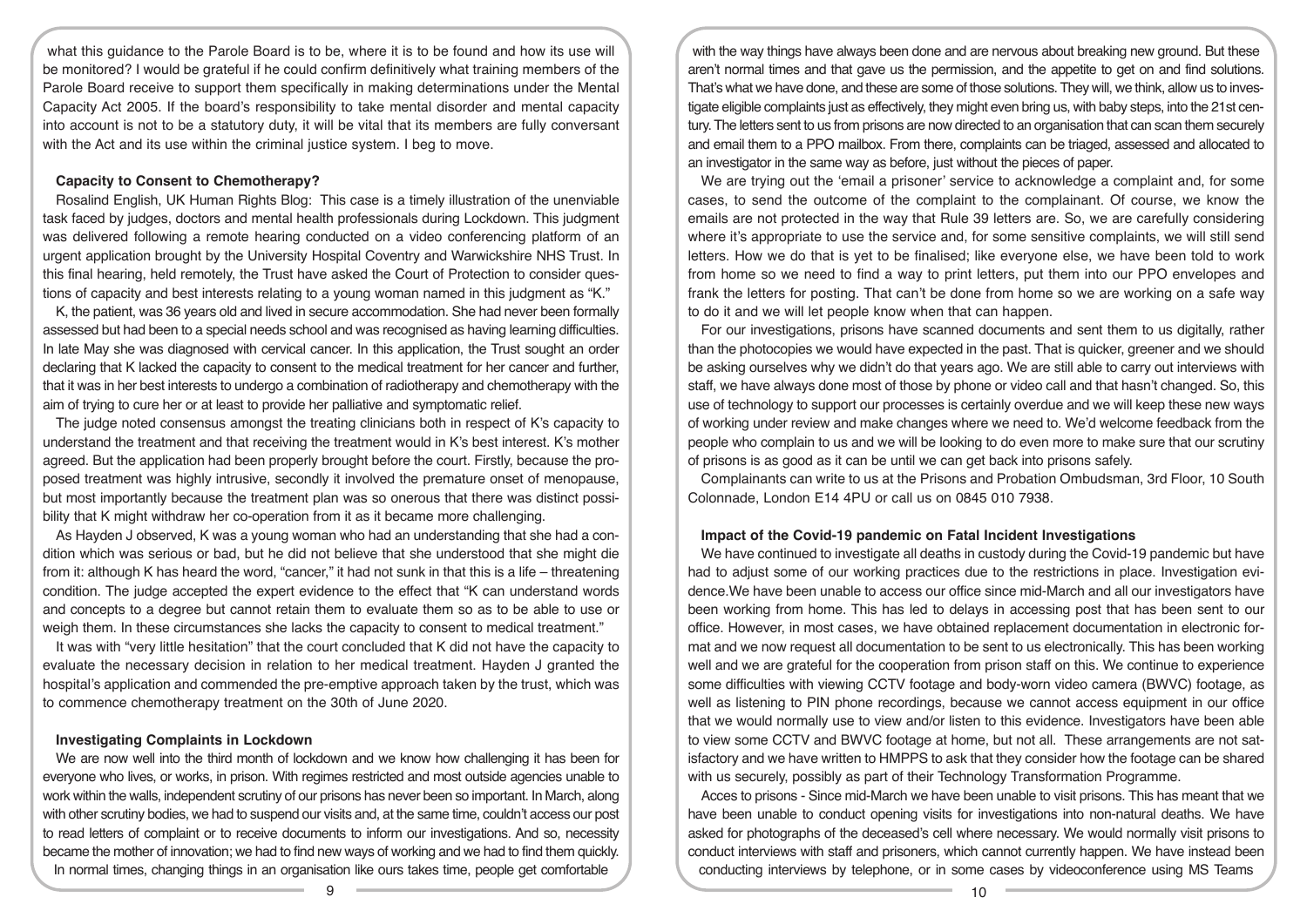where this is available. Interviews continue to be recorded and transcribed as before. In some cases where we consider it essential to conduct interviews in person, our investigation may be delayed until we are able to do so. At present it is unclear when we will resume our visits to prisons. We are keeping the situation under review and aim to resume our visits as soon as it is safe.

Contact with families and next of kin - We continue to engage with the families and next of kin in all investigations. We continue to write and/or telephone the next of kin at the start of every investigation. It is more difficult for us to send hard copies of reports to the next of kin at present, because we cannot access our office. However, we are obtaining an email address where possible, so that we can send the next of kin an electronic version of our investigation report.

Investigation timescales - We have been working hard to continue with our investigations and to issue our investigation reports within our normal timescales. However, some cases will inevitably be delayed. We are identifying cases that are likely to be delayed and letting the deceased's next of kin, coroners and other relevant stakeholders know. In some cases, there have been delays in obtaining documentation and in organising interviews (particularly in the early stages of the pandemic). This has sometimes meant that we were unable to meet our original timescale for issuing our investigation report. Some cases have also experienced delays in obtaining the cause of death from the coroner and in receiving the clinical review report. We are unable to issue our investigation report without these, so any delays are likely to have an impact on our ability to issue our report on time. We continue to work hard to keep delays to a minimum and to issue reports on time wherever possible.

## **How Judges Make Their Decisions – is Witness Demeanour a Myth?**

Madeleine Whelan, barrister: This is the part that most will be familiar with: witnesses go into the witness box, swear on a holy text or give an areligious affirmation to tell "the truth, the whole truth and nothing but the truth". Then they tell their side of the story. In an ideal world, the judge would be able to trust this evidence completely because the witness had sworn an oath. Obviously, this is not the case: the witness is human, and humans have the capacity to exaggerate, overstate, twist and sometimes, outright lie. The task of the court at this stage is to try and tell when this is happening and discern the truth from the differing human accounts.

So: how do judges do this? Well, the most important task for a court to undertake is a detailed assessment of all the circumstances of the case, including all facets of all the evidence and take what the witness says in context with that assessment. However, the nature of human evidence is that it undoubtedly leaves a human impression: judges are humans too, and they can assess other humans in several ways.

A judge may look to demeanour, non-verbal and verbal cues, body language and presentation when assessing the honesty of a witness. I emphasise here that this is not the only aspect of evidence a judge should look at, and a judge must be careful not to place undue emphasis on these factors when assessing the credibility of a witness. This is highlighted by Mr Justice Hayden in the case of PS v BP [2018] EWHC 1987 at para 18: "The Judge found there to have been "overwhelming evidence" supportive of the allegations and evaluated F as "deceitful, dishonest and dishonourable". When analysed, these conclusions proved not to have been rooted in the substance of the factual allegations but essentially predicated on the Judge's observation of F's demeanour. Whilst the impression a witness makes upon the Judge will always be important and signals the inestimable advantage the first instance Judge has, in assessing the evidence, it is not a substitute for a detailed analysis of those features of the evidence

which reinforce the reliability of the allegation."

It is acknowledged in this passage that the judge can, and should, take into account a witness's demeanour when assessing a case, but he or she cannot only take into account demeanour to the detriment of the sense of the evidence. This seems sensible, given that we know humans respond to stress (which the author assumes being in a courtroom would elicit in most people) in a variety of ways – some may be given over to laughter, some to excessive sweating, some to stammering. However, none of these responses in isolation would allow someone to know whether that person is telling the truth or not. The judge must take this demeanour into context and evaluate the rest of the case using demeanour as a tool.

How then, in the current crisis, is a judge still able to make a holistic assessment of a case? The coronavirus pandemic has forced courtrooms into computers and there is no longer physical attendance at court and certainly no physical attendance of witnesses in front of the judge. Trials with contested evidence and disputed facts are being heard via video platforms without any of the parties in proximity to one another. The question is, what happens to witness demeanour in these circumstances when a judge cannot see the witness and physically assess them? The pandemic has given us a unique insight into just how important demeanour is, as, never before in the family court system has an entire hearing determining facts or making permanent decisions about children's' welfare been conducted remotely.

Thankfully, this question has already been tackled by the senior judiciary in the Court of Appeal over the last month due to the fact that nearly all hearings are being conducted remotely due to the pandemic. The first answer came in the form of a judgment from the President of the Family Division, Sir Andrew McFarlane in the case of Re P (A Child: Remote Hearing) [2020] EWFC 32. Briefly, that case concerned the issue of fabricated or fictitious illness (FII) and whether the parents had been involved in faking illness in their child. The President is clear that the judgment is fact-specific on that basis. However, it gives a useful insight into how much weight the courts should place on physical demeanour and manner of witnesses, as at para 26: "The more important part, as I have indicated, is for the judge to see all the parties in the case when they are in the courtroom, in particular the mother, and although it is possible over Skype to keep the postage stamp image of any particular attendee at the hearing, up to five in all, live on the judge's screen at any one time, it is a very poor substitute to seeing that person fully present before the court. It also assumes that the person's link with the court hearing is maintained at all times and that they choose to have their video camera on. It seems to me that to contemplate a remote hearing of issues such as this is wholly out-with any process which gives the judge a proper basis upon which to make a full judgment." Therefore, clearly, the senior court felt in this instance that the judge could not make a proper assessment of the witnesses, particularly the parents, without physical attendance at the court. However, as mentioned, the court was keen to stress this case was fact-specific and should not be extrapolated outside of its facts.

Nevertheless, helpfully, the question was tackled again only two weeks later in the case of Re A (Children) (Remote Hearing: Care and Placement Orders) [2020] EWCA Civ 583. This case concerned a final hearing where non-consensual adoption was being considered (that is, against the parents' wishes) and was also heard before Sir Andrew McFarlane P. Again, he emphasises that the case is fact-specific, but gives further insight into his views on witness demeanour and presentation at para 58: "the more general point that a judge will be in a better position to assess the evidence of a witness who gives evidence live from a witness box than one who speaks over a video link is plainly right. There is, however, a need for caution when the only witness(es)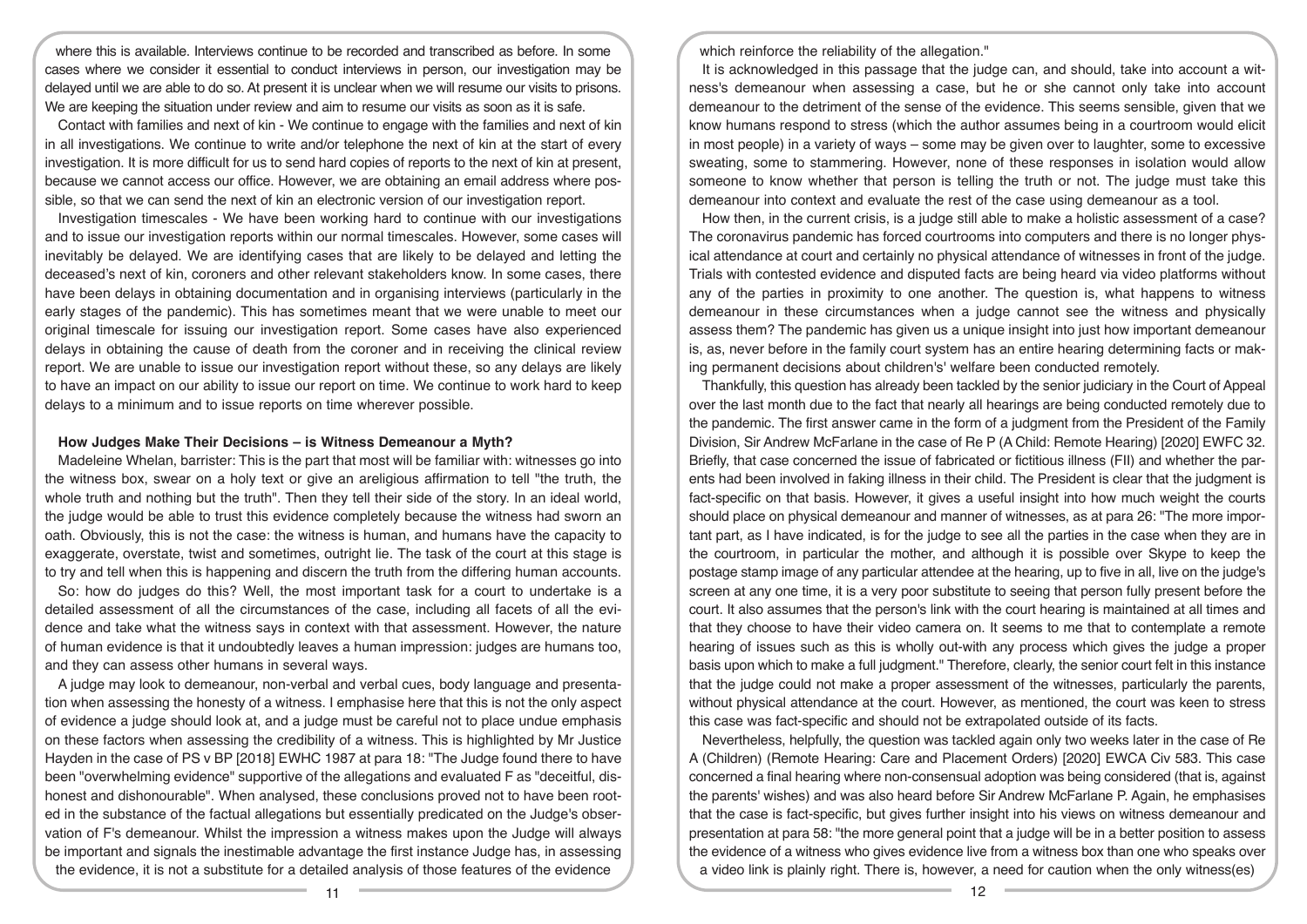required to attend court are the lay parties when others, for example the key social worker, are not." Here, the key point is made that it is preferable for a trial judge to hear evidence in person rather than via video link – clearly, this is because judges do factor in the physical presentation of a witness, or they should, when such serious outcomes are being decided, that is, whether or not a child should be adopted outside of its family.

That may well have been the end of the matter – the answer is, according to the cases, that yes demeanour is a factor, but it must be reviewed in the context of other factors and it is important to establish for each case whether physical attendance is required. However, a further case was handed down at the tail end of last week which added further to the narrative of witness demeanour. That case was A Local Authority v A Mother [2020] EWHC 1086 before Mrs Justice Lieven. This case concerned a child in care proceedings who had suffered potential non-accidental injuries. The judge had heard the medical evidence about the injuries to the child via Zoom and the question was then whether the hearing should continue via Zoom for the parents' evidence (who were accused by the local authority of inflicting the injuries). The case comes from a lower court than the decisions discussed above, and therefore has less legal 'weight'; however, it contains an extremely useful discussion of witness demeanour at para 23: "One important factor in a decision whether to proceed, particularly in a fact finding case, is the question of whether the judge will be in a less good position to judge whether or not the witnesses are telling the truth if the case is conducted remotely. This was clearly an issue of particular concern to the President in Re P at [26] where he refers to the benefits of seeing the witness in court. The issue of the weight that a judge should give to the demeanour of witnesses is an intensely complex one and has been the subject of considerable judicial debate."

Lieven J then refers herself to the case of SS (Sri Lanka) v Secretary of State for the Home Department [2018] EWCA Civ 1391 which is a Court of Appeal case and contains some extremely useful points on demeanour at paras 36 and 40: "[36] Generally speaking, it is no longer considered that inability to assess the demeanour of witnesses puts appellate judges "in a permanent position of disadvantage as against the trial judge". That is because it has increasingly been recognised that it is usually unreliable and often dangerous to draw a conclusion from a witness's demeanour as to the likelihood that the witness is telling the truth. "[40] This is not to say that judges (or jurors) lack the ability to tell whether witnesses are lying. Still less does it follow that there is no value in oral evidence. But research confirms that people do not in fact generally rely on demeanour to detect deception but on the fact that liars are more likely to tell stories that are illogical, implausible, internally inconsistent and contain fewer details than persons telling the truth: see Minzner, "Detecting Lies Using Demeanor, Bias and Context" (2008) 29 Cardozo LR 2557. One of the main potential benefits of cross-examination is that skilful questioning can expose inconsistencies in false stories."

Having considered these comments from the Court of Appeal in that case, Lieven J then concludes the following in relation to her own case regarding the injuries to the child at para 27: "Having considered the matter closely, my own view is that is not possible to say as a generality whether it is easier to tell whether a witness is telling the truth in court rather than remotely. It is clear from Re A that the Court of Appeal is not saying that all fact-finding cases should be adjourned because fact finding is an exercise which it is not appropriate to undertake remotely. I agree with Leggatt LJ that demeanour will often not be a good guide to truthfulness. Some people are much better at lying than others and that will be no different whether they do so remotely or in court. Certainly, in court the demeanour of a witness, or anyone else in court, will often be more obvious to the judge, but that does not mean it will be more illuminating." The judge

takes the view that the matter should proceed because, amongst other factors, she does not feel the witnesses will be prejudiced by giving their evidence remotely and that her ability to judge their evidence will not be affected. It is clear from her comments that this judge does not feel that demeanour is a helpful tool, and her reasoning appears to be sound on this point. Some humans are good at lying, and this will be the case whether they are in a courtroom or their own living room – either way, the court will have to determine the truth.

And so, for parties facing the court system, is demeanour important? Patently yes, and it is considered by judges, naturally, whether they like it or not. However, this can and should be in the context of a raft of other factors and it is clear that demeanour should never be the determining factor. Some judges may be better at controlling how much weight demeanour holds for them, but all judges are taking demeanour and presentation into account in some way when they determine cases. Parties must have confidence in the court system and, in my view, appreciating that judges are assessing their manner and presentation – be it by video link or in person – may humanise the process somewhat and allow them to know that their case is being considered from all perspectives and not only on the basis of what is written in the papers.

## **Justice for Habib' Paps' Ullah & Bring Elliot Home!**

Friday the 3rd July 2020 was the twelfth anniversary of the death of Habib' Paps' Ullah who died during a stop and search in a car park in High Wycombe in 2008. In September 2017 we reached a settlement with Thames Valley Police and had a formal apology from them after nine years. Since then there have been other deaths in Thames Valley, in the UK, and deaths in America which have been highlighted on a worldwide basis.

However, the day to day experiences of Black and other communities of colour do not always make the headlines. Elliot X is the stepson of Zia Ullah from the campaign. Elliot was maliciously removed from his mother in 2012, aged 11 after she instigated a judicial review of her local authority's unlawful blanket policies regarding support and education for autistic and ADHD children. Elliot is autistic and affected by severe PTSD and various other mental health issues due to suffering bullying, including racist abuse, in-state primary school, then in boarding school, and in local authority care. Elliot is also a child victim of domestic abuse, which seems to have been perpetrated by the state against his mother.

He was sentenced to 6 months in prison after having a meltdown in his foster placement in May 2019. Shortly before his release from prison, he was sentenced to a further six months for offences committed before his incarceration. Upon his release, he was not permitted to come home to his family but instead was forced to go to a bail hostel 2 hours away from us, despite social services packing up and delivering all of his belongings to his home address. His belongings were all damaged by damp and mould, and some of his personal items were covered in swastikas and the 'n' word. On Friday 12th June 2020, when we went to collect him from prison, we were met by three plainclothes officers who took Elliot to the hostel. We were allowed to follow behind them but were forced to leave the premises almost immediately upon Elliot's arrival there.

On Wednesday 17th June 2020 he was assaulted by police after asking for directions back to the bail hostel, was arrested, and recalled to prison. He was then assaulted again in custody, and we had no idea of his whereabouts until he was able to make a call to us on Saturday 20th June 2020. Elliot has since received a report stating that he is a dangerous threat to all around him, which has devastated him. A neighbour had this to say about him in a Facebook post: "He is [Elliot] a beautiful soul. He has been a good friend to me for a long time and would do anything for anyone. His